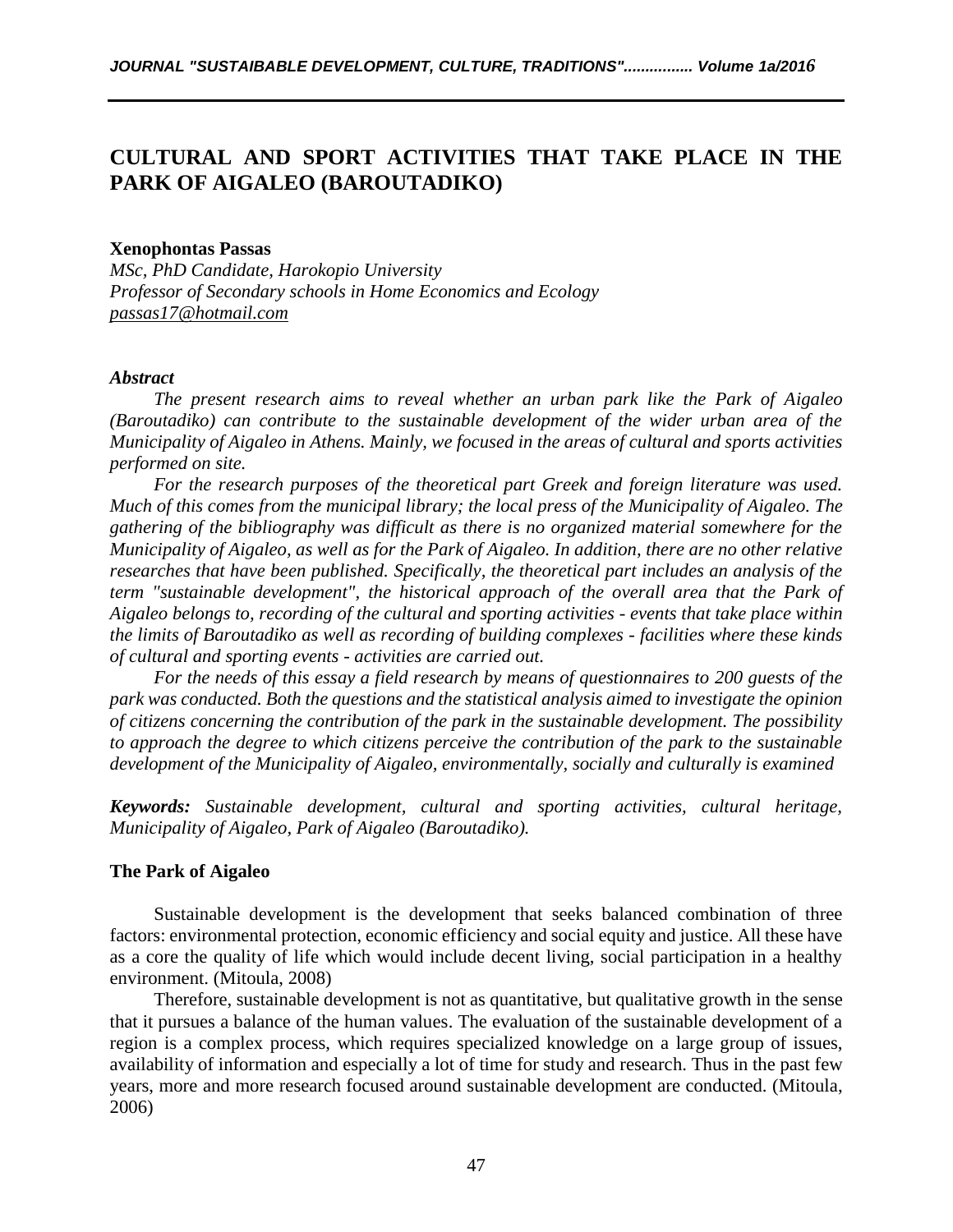Improving the conditions of quality of life for humans and the environment result in an urgent need to adopt its principles and these are the reasons that most states and particularly those that belong to the European Union have included in their policy and strategy these principles so as to achieve sustainability. (Karvounis Georgakellos, 2003)

The Park of Aigaleo is found in the municipality of Aigaleo and more generally in the wider region of Athens, in Western Athens. The history of the wider region of Aigaleo at the antiquity is integraly tied up with four basic elements of the region: Iera Odos (the Holly Road), Kifisos River, the mountain Aigaleo and the Olive grove. Elements, which exists and today and appear in map 1. The municipality of Aigaleo borders with the municipalities, of Saint Barbara, Peristeri, Nicaea, Chaidari, Tauros. Their population amounts in 78.000 citizens. (Developmental Contact of Western Athens, Η ΑΙΘΟΥΣΑ -2002)

The park is surrounded by an intensely urbanised region, with big environmental problems. The avenues that cross the city, the dense layout, the lack of free spaces, a lot of factories, the exhaust and the pollution downgrade the quality of life of residents of the capital. Each space that can be developed with green is therefore precious. Such a precious space is the Park of Aigaleo. The park begins in small distance between the Thivon road and Iera Odos (the Holly Road). It constitutes until this moment the one and only big lung of green in the Municipality of Aigaleo. (Vasilaki P., Verteouri A., 2007-2008)

Initially, the Park of Aigaleo constituted of simple extents with gardens and properties and afterwards, it reached the apex of its growth with the foundation of the gunpowder factory for gun powder (Piritidopoieio) at the Second World War. Up to 1974 in the area of the park functioned the into account factory, that belonged to Bodosaki. For this reason the Park is named also park Bodosaki. Today only the chimney of the factory still remains (the pink shading in map 2). When the factory stopped its functions, his extent was granted in the State and trees were planted. With the byway of years in its space topographic changes happened. Its parametric, big departments were cemented in order to cover needs, services and communal spaces, (schools, grounds, faculties etc.) as a result from the 167 acres that were the initial extent, today have only remained the 134. That is to say, the 1/5 of its extent has been built. The contribution of the park in the sustainable development of region is not reported only in the environmental sector, but also in economy and society provided that its value is diachronic and begins from many years back. (Bournoba, 2002 [www.bodossaki.gr\)](http://www.bodossaki.gr/)



**Fig. 1:** The wider region of Municipality Aigaleo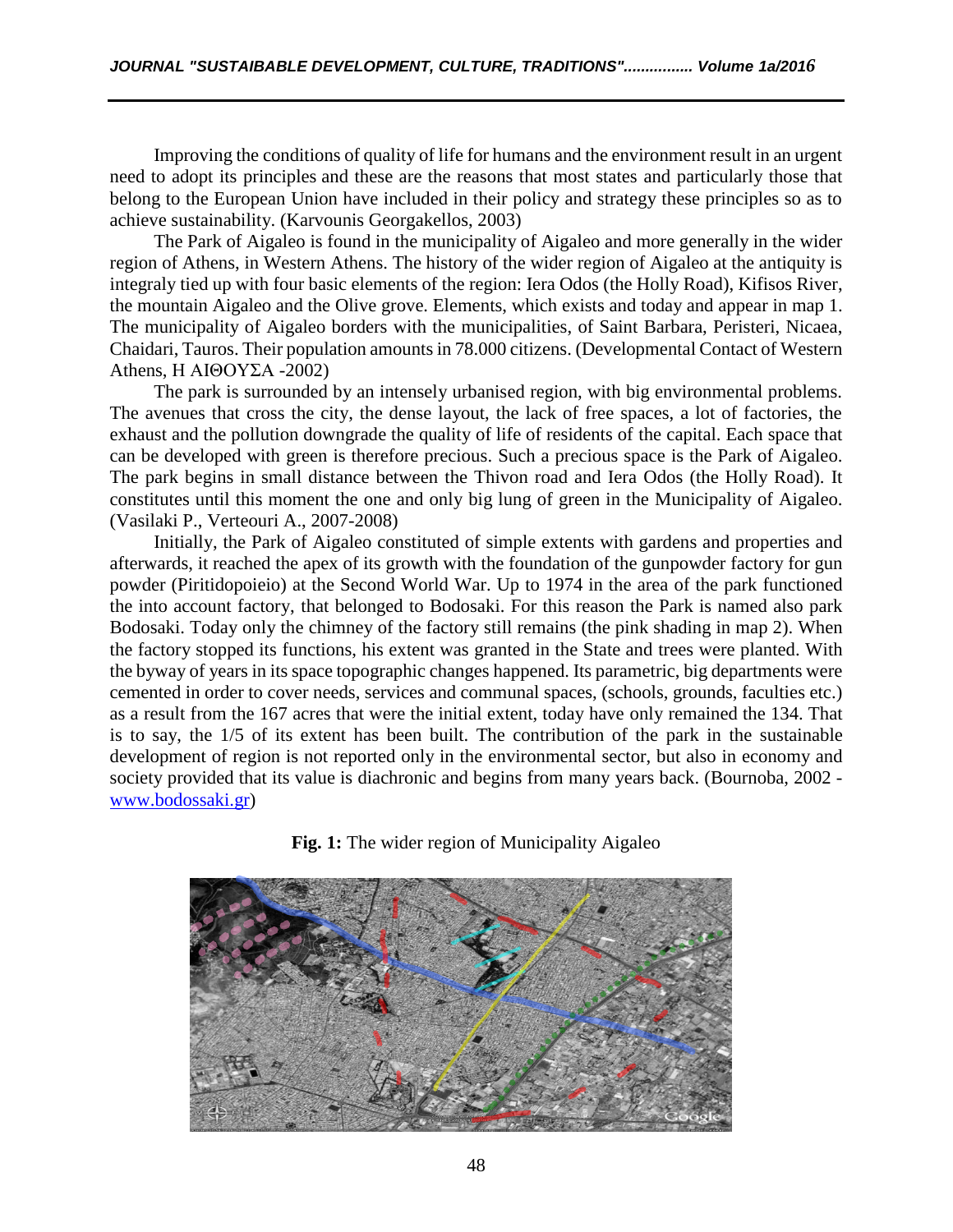#### **Source:** Google 2010

- *1. With blue the Iera Odos (the Holly Road)*
- *2. With yellow the Thivon road*
- *3. With green Kifisos River*
- *4. With interrupted red line the limits of Municipality Aigaleo*
- *5. With turquoise the park-Aigaleo(Baroutadiko)*
- *6. With pink interrupted line the mountain Aigaleo.*

#### **Fig. 2:** The Park of Aigaleo



**Source:** (Stamatiou P., Krhtikou G., 2007)

- *1. With blue the educational institutions of all rungs (public schools, middle schools, high schools and the T.E.I. of Athens and the laboratories of Organisation for the occupation of the work force).*
- *2. With red the athletic installations.*
- *3. With orange children's charms and spaces of recreation for the young persons.*
- *4. With yellow the sculptures that are exposed from the Conference of Sculpture.*
- *5. With coffee the monument dedicated in the resistance.*
- *6. With open green the Municipal Theatre «Alexis Minotis».*
- *7. With pink the chimney of the factory.*
- *8. With turquoise the artificial lake and the paved with slabs space around.*
- *9. With dark green and red the building of maintenance and the nursery of park.*
- *10. With black the cafeterias inside the park.*
- *11. With white the substation of National Electrical Company.*

The offer and contribution of the park of Aigaleo (former Baroutadiko) in the growth of the region of the Municipality Aigaleo is really important. Initially, an entire settlement, served the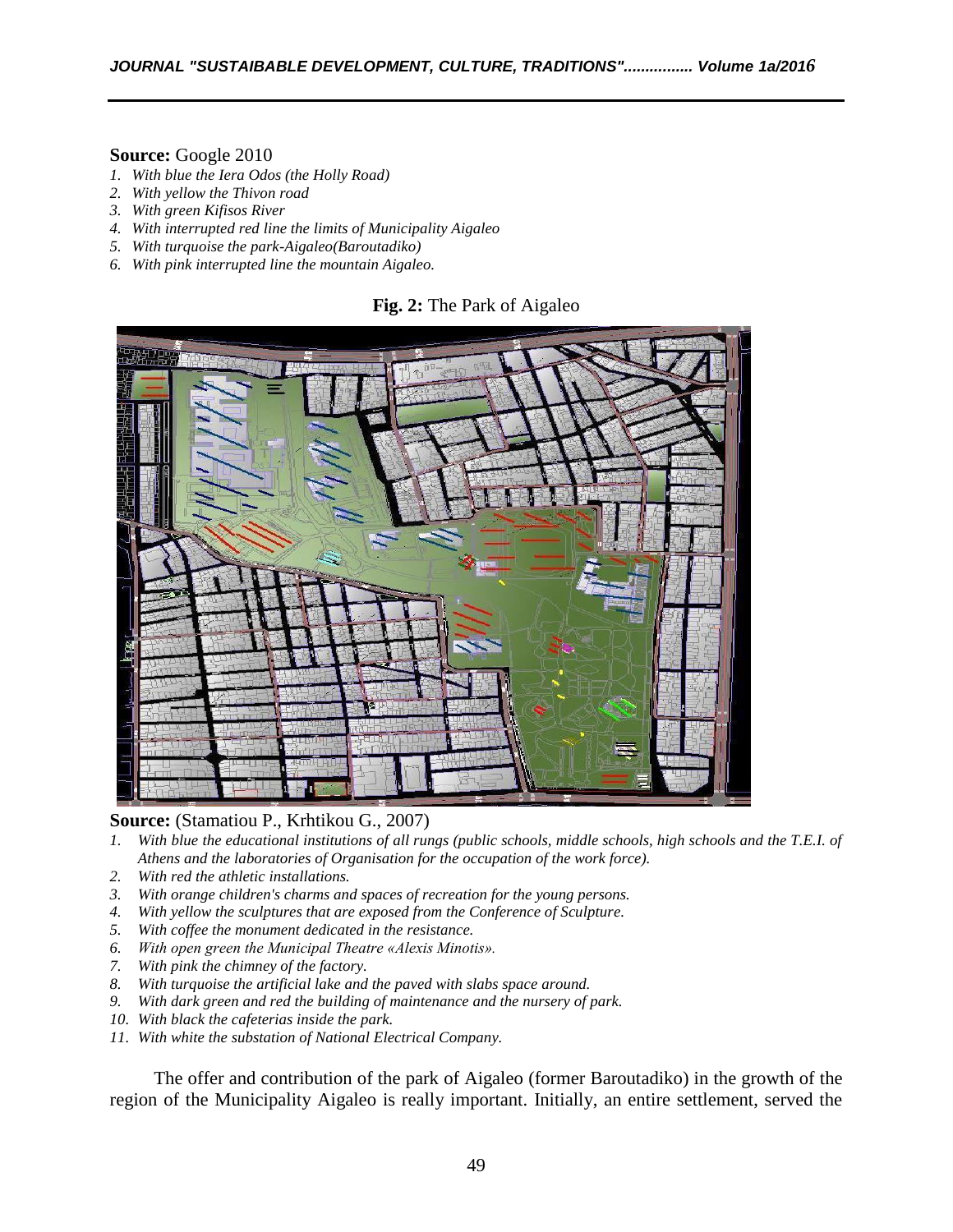needs of the factory that existed into the park. As it was reported above, the Park today has suffered a lot of changes. Since the around region densely has been built, the alone near exit of all residents of the region is the Park. With the byway of years various uses were added in the park, that every one of them contributes with its own way in the upgrade of the wider region Moreover, the Park is the heart where numerous cultural and sporting activities and events of various contents are performed, which attract many people both from the Municipality of Aigaleo, and from neighbouring municipalities. Therefore we will present in detail, all building complexes and facilities located in the park, with the events and activities carried out in them, in order to realize the great and valuable contribution of the Park in the sustainable development of the municipality area of Aigaleo

#### **Cultural projects - monuments and activities**

The enhancement of the cultural heritage and the activation of local authorities and citizens to undertake creative artistic and cultural activities contribute to the sustainable local development of the Municipality of Aigaleo. A lot of actions of cultural interest are held with epicentre the Park, as for example theatrical, choruses, orchestras, song contests, cultural associations, dance, reports, monuments of culture, conference of sculpture etc. Municipal Cultural Organism (M.C.O.) with its action, in the area of culture, overwhelms systematic effort to support the intellectual and artistic search of the citizens of Aigaleo and the majority of its actions take place in the park.

The municipality intervenes creatively in the daily life of city, providing possibilities of training and entertainment for the all residents. As it is obvious, in the area of the Park many activities that have as objective the intellectual culture of citizens of all ages take place. Many activities are performed in the Municipal Theatre «Alexis Minotis», where the "Cultural Way" is held each summer time, attracting the interest of the all citizens. In this also helps the attendance of known actors, dancers and artists that give their performances in the Theatre. The Municipal Cultural Organism organises major cultural activities that has become annual institutions and attracts on them the attention of all citizens of Aigaleo, but also crowds of people from allover Athens. Important annual cultural events are "The Flower Exhibition of Aigaleo", the Book exhibition of "Western of Athens", the Carnival Events and many other important events that take place at the duration of year.

Evidence of cultural growth constitutes the sculptures and the monuments that are found exposed in the spaces of Park (yellow and coffee shading in figure 2). Crossing the space, the visitor can observe them. These sculptures were created in the 1st Conference of Sculpture that was organised by the Municipality of Aigaleo in 2001 in the Park, with the attendance of important figurative. Finally, as it was reported above, in the area is also preserved the old factory's chimney as an historical monument and element of culture and it constitutes the unique conjunctive ring between the old and modern history of the Park. In general, the cultural activities that take place in the Park of Aigaleo add quality of life in the residents of city and contribute in the fertile and socially desirable use of leisure time, creates friendly bonds, that are particularly necessary for the social growth between the citizens and in general they contribute in the social growth of the region and therefore in the sustainable development. Finally, a lot of buildings and installations of various uses exists inside the extent of park, like cafeterias (black shading in the map), the nursery of Municipality and the personnel of maintenance of the park (dark green and red shading in figure 2). (Bournoba, 2002) [\(www.aigaleo.gr,](http://www.aigaleo.gr/) 19dim-aigal.att.sch.gr/index.html)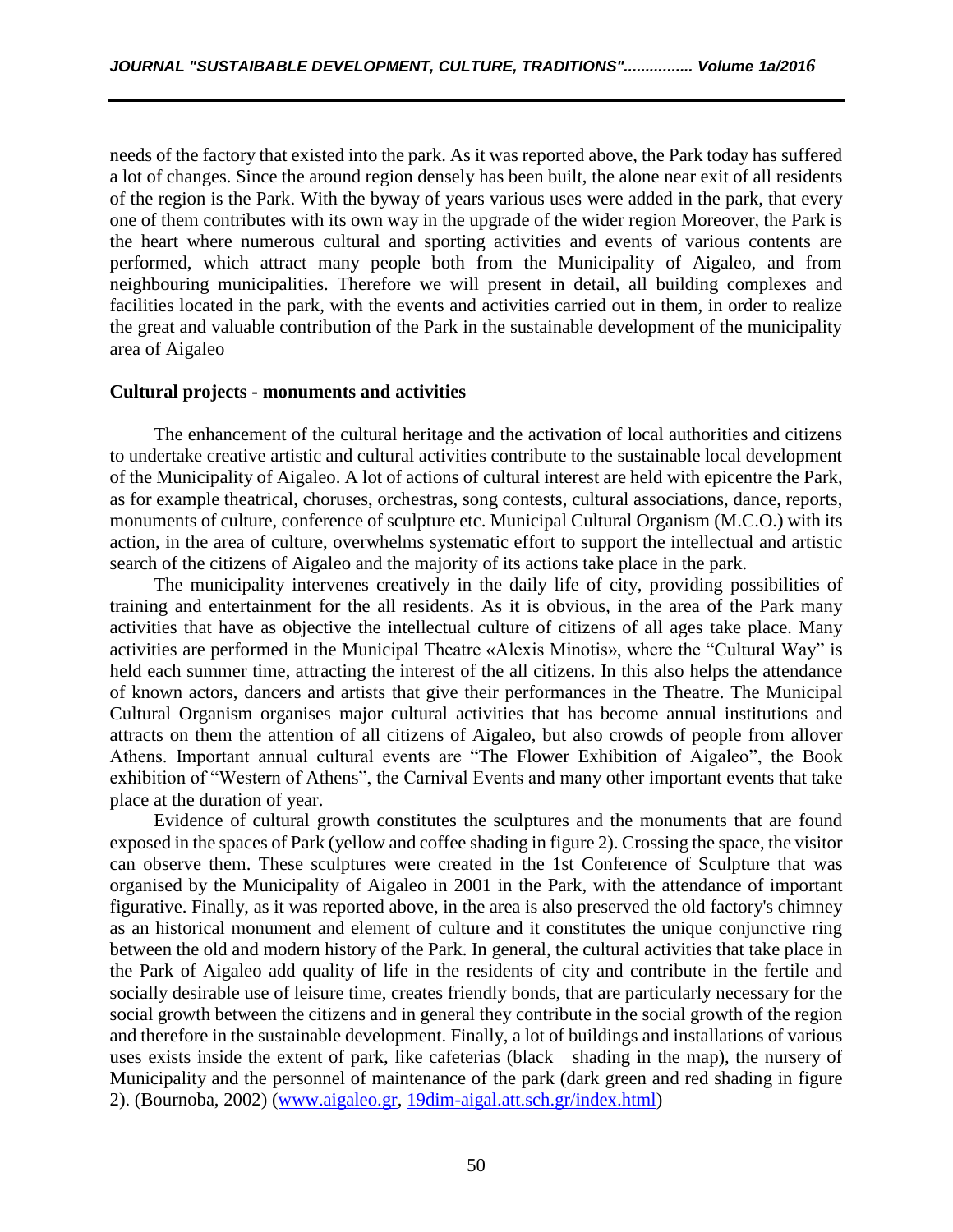

**Fig. 3:** "Flower Exhibition of Aigaleo" and the Book Exhibition "Western of Athens'

#### **Sports activities and facilities**

Municipal Athletic Organization (MAO) since 1987 constitutes the main carrier of diverse sporting activities throughout Aigaleo offering creative outlet to thousands of residents and especially to the younger generation. Activation of local authorities and citizens to undertake creative sports activities contribute to the sustainable local development of the Municipality of Aigaleo. The municipal authorities are particularly sensitized for the great goal called "athleticism". In the Municipality of Aigaleo there are 29 sports clubs, the most active of these are the sports club AIGALEO, AO KRONOS, Asteras, AO Themistocles, Chess Club, and Mountaineering Association in which many athletes of all ages participate.

Within the Park there are two large open areas with extensive and modern sports facilities, where guests can work out. The first area is the National Athletic Centre (NAC), shown to the right of the photograph, which since the beginning of 2001 belongs to the Municipality of Aigaleo. In the sports center there is a indoor gymnasium with rooms for gymnastics and rhythmic gymnastics, as well as locker rooms. . In the external surroundings there is football field - grass, with tartan for running track (350m. circle) and preparation area. Also, there are two pits for long jump (there is also equipment for high jump), a valve gated for disk and sphere and a valve for sphere. The football field has bleachers for about 300 people. Outside the fence of the stadium there is a small football field 5 x 5. In the remaining area of NAC there are two basketball courts, which can be converted into volleyball courts and two tennis courts are fenced with barbed wire and with their own bleachers. Municipality Cafeteria for the athletes also exists in the area.

The second sports field within the Park is the courts of Edessa str., shown on the left of the photo. In this sports complex, which is smaller compared with NAC there are a football field, two basketball courts, a tennis court and playground.

The MAO has as main activities the cultivation of mass sports at all ages and social groups, as well as the cooperation and support of clubs and associations of the region. In order to achieve these objectives of award prizes to honored athletes of our city organizes sports programs for children and adults (football, athletics, tennis, rhythmic and artistic gymnastics, and classes for children with special needs). At the same time MAO has defined a series of annual athletic Institutions conducted in the sports facilities of the Park. "The **Panaigaleotika**" is an institution for our city, attracting the interest of many athletes, while basketball, football, volleyball, athletics, swimming, gymnastics, tennis, karate, tae kwon do games are conducted with the participation of all of the municipal sports clubs of Aigaleo. "**The round of Aigaleo** 'held annually give the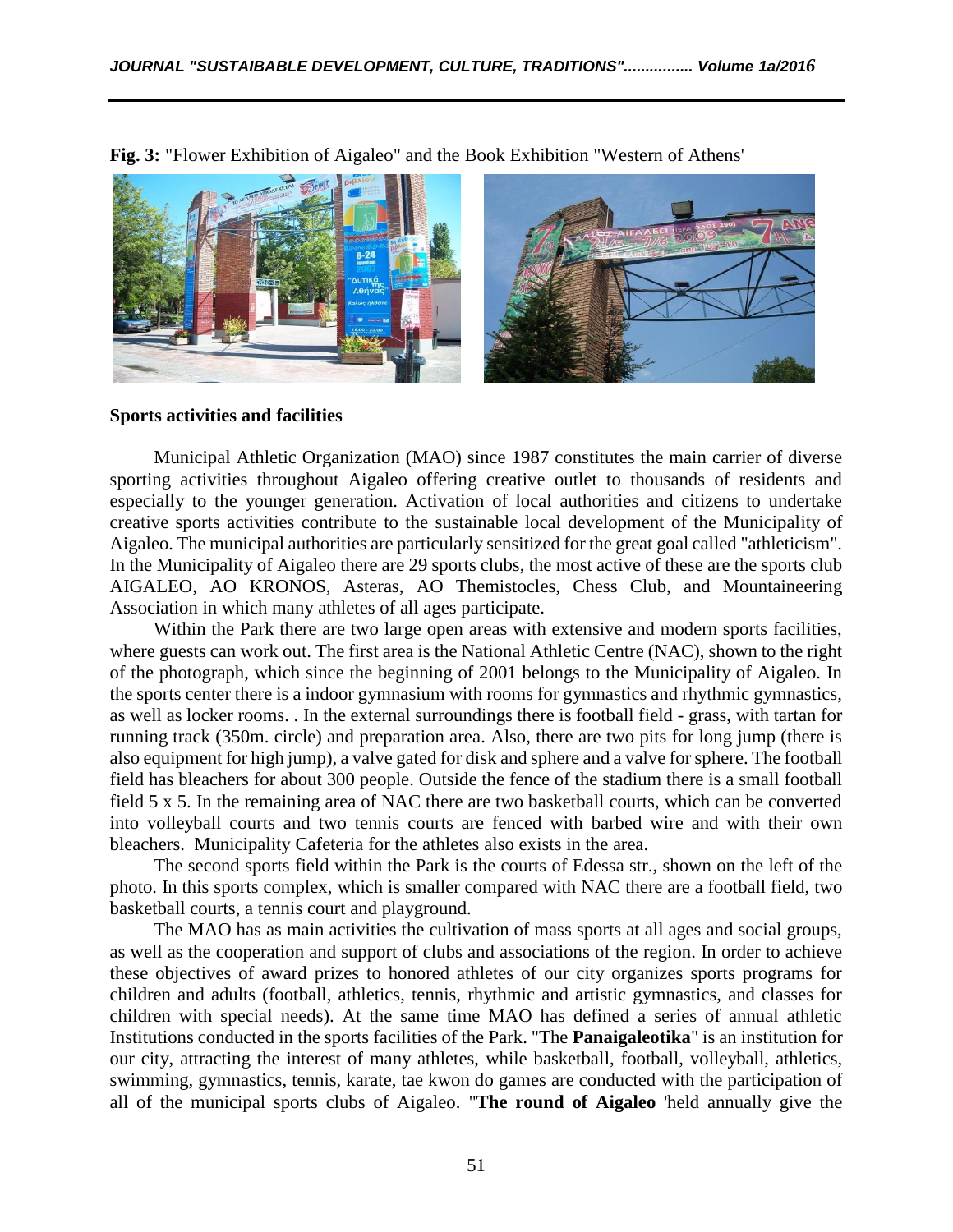opportunity not only to athletes but also to ordinary exercisers to try their abilities in a struggle to polite competition. Also, MAO **organizes football tournaments for Elementary Schools and independent clubs, athletics Meeting for children with special needs, Basketball Tournament and Sports Departments Demonstrations**.

In the remaining area of the Park there are other sports facilities such as an Olympic-size climbing and skating track. Unfortunately, the climbing track is abandoned, in contrast to the skating ring throbbing with mostly young visitors. Moreover in many places there are playgrounds for the younger guests. In addition, there is a large free-standing chess and many board chess, in which groups of elderly people play dominoes dice and cards. The floor-standing chess is used by groups of young people where they perform their dance figures.

### **Research**

For the investigation of the opinion of citizens for to the contribution of Park of Aigaleo in the sustainable development of municipality, a research on the spot was conducted. 250 questionnaires in visitors of park were distributed and 200 were collected. The sample was random.

Initially questions were selected that aimed in the collection of general demographic figures such as: the sex, the age, the educative level, the annual familial income, the familial situation and the educational level. In this way the profile asked was sketched out. From them, the 107 were men and the 93 women.

- 57.5% were between 10 and 20 years, 21.3% between 21 and 30 years, 10% from 31 until 40 years, 6.9% between 51 and 60 years, 2.5% over 60 years, while hardly any belonged in the category between 41-50 years.
- $\bullet$  81.3% of these were bachelors  $-16.3\%$  married only four divorced or widowers.
- $\bullet$  40.6% of families are constituted by 4 members, 20.6% from 5, 20.0% from 3, under 3 or above 5 members the rates of attendance are much too small.
- As for the professional situation: 71.9% students or students, 13.8% civil servants, 6.3% pensioners/domestic, 4.4% private employees, 2.5% unemployed and 2 individuals are businessmen.
- As for the educational level: 80% High school/Lyceum, 19.4% secondary Education and an individual has Postgraduate/Doctoral diploma.
- As for the monthly familial income: 28.8% until 1000€, the 26.9% from 1001-1500€, while 27.5% from 1501-2000€, over 2000€ the percentages are very small.

The results showed that the citizens visit the Park of Aigaleo mainly the Weekend (in percentage 68.8% Saturday and 47.5% Sunday), perhaps because nowadays most do not have school or others obligations.

At the duration of week, and particularly from Monday up to Thursday Monday (11.3%), Tuesday (14.4%), Wednesday (15.0%), Thursday (18.1%). Most citizens use the park as passage in order to reach their destination (ex. school, university, working place etc) and do not have the time for other activities inside the space. As long as the week reaches to the end, the park begins to constitute more and more the destination for recreation, walk and relaxation.

Moreover, in its biggest visitation apparently contributes also the easy access in this, after the individuals that makes frequent visits, declare positive as for the subject of accessibility in a percentage about 80%.

Moreover many are respondents who declare that they visit the park to exercise (39.4%). On the other hand in terms of physical activities, 41.3% of the total has said that when visiting the park plays football, basketball, tennis or some other sport, while 37.5% goes for jogging.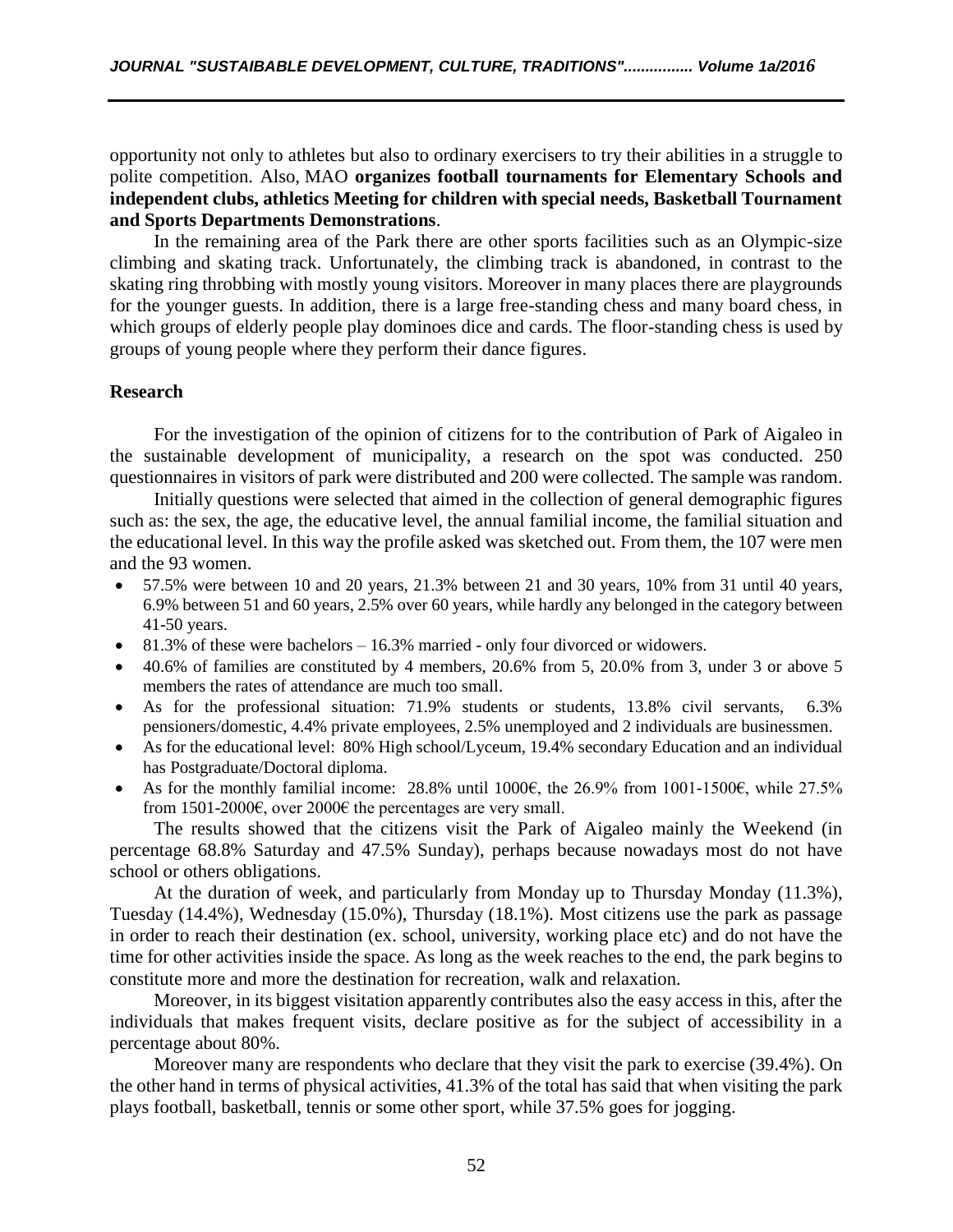In addition 21 persons number that represents 13.1% of the total goes to the park for biking, when just two individuals do mountaineering and 2 skating, while many are those (35.0%), who perform other physical activities that are not listed in the questionnaire.

The research showed that the main aim of visitors in the Park of Aigaleo is so as to walk and particularly for women, but also for the married citizens. (Diagram 1 and 2)

**Diagram 1.** Gender - Decision to visit the grove for walks



**Diagram 2.** Marital status- decision of visit to the park for a walk



Many are also those that go to the park in order to exercise, with the exception of the very young person in age, but also those that already have created their own family. The first group perhaps because young age people are interested more for other, while the second group perhaps because of their increased familial obligations. (Diagram 3 and 4)

**Diagram 3.** Age - Decision of visit to the park for sports



## **Diagram 4.** Marital status - decision to visit the park for sports

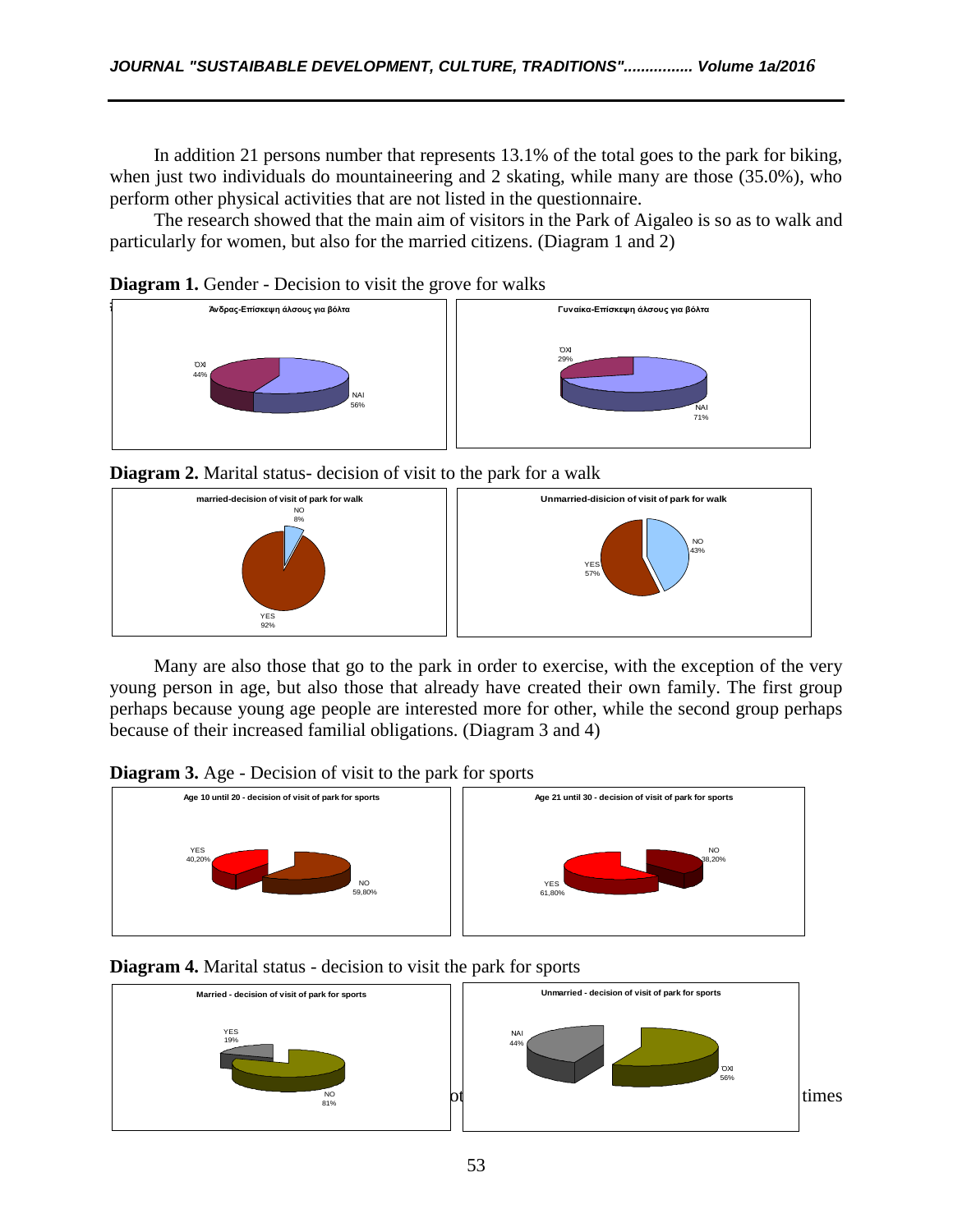where they visit it, they do so in order to exercise. We therefore see that the contribution of the Park in sports and gymnastics in general for the citizens is important as the only escape route for exercise close to nature. Thus, we conclude for our sample, that the little leisure time that daily the respondents have, they use it for sports in the facilities of the Park. (Diagram 5) **Diagram 5.** Visit for sports



Less are those that visit the Park in order to reach in some other destination faster 7, 5%, as well as for change of landscape 23,8%, for enjoyment of clean air 21,9%, for recreation 18,8% and observation of the area 6,3% of total. In this point it must be stated that the lastt four activities express more the married, and not the single citizens. (Diagram 6, 7, 8, 9)

**Diagram 6.** Marital situation - decision of visit to the park for recreation



**Diagram 7.** Marital situation - decision of visit to the park for change of landscape



**Diagram 8.** Marital situation - decision of visit of park for observation





**Diagram 9.** Marital situation - decision of visit of park for enjoyment of clean air

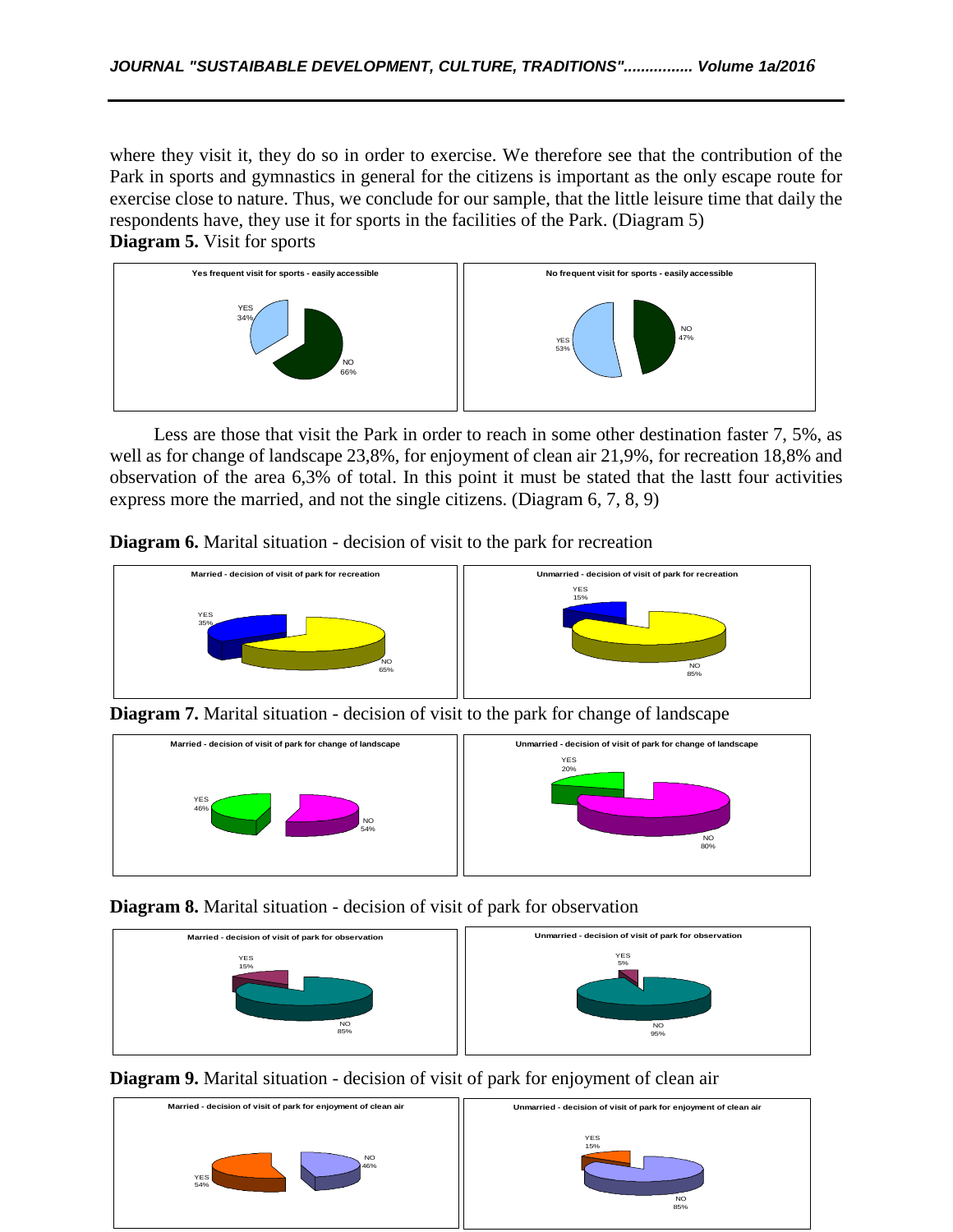Unfortunately however, the Park of Aigaleo appears not to be rightly developed and therefore does not entirely satisfy the needs of citizens, judging from the fact that most participants in this research support the particular opinion. (Diagram 10) the main cause that this happens is either that the citizens dispute that the park is maintained clean (40.1%), or that the suitable infrastructures do not exist (40.6%). It is marked that the citizens are least interested for the fact that conditions for development of various activities do not exist (32.5%), as well as the lack of briefing (28.1%) and regular communication from the side of responsible institutions on various questions concerning the park (27.6%)

whether the Park of Aigaleo is properly whether the Park of Aigaleo needs developed improvements.







From a relative question it appeared that most of respondents are convinced that a lot of improvements are in need (Diagram 11) that they mainly concern about the safety and the cleanness of the park, opinion certainly that expresses the majority of those that visit it very often. Moreover, many are also the citizens that believe that in order for the park to be improved, it is necessary that the state cares more. Important also appears to solve the problem with the lighting (67.6%), the presence of more green areas (63.2%), the improvement of the athletic installations(63.2%) and possibility of more and various activities(53.1%).

However, the opinion that the park is not rightly developed appears to prompt the citizens to contribute in the resolution of various problems via the participation in various activities that take place for this (58.8%). However many are those who declare that they have contributed in some way (41.3%) (Diagram 12)

**Diagram 12.** If they have contributed in some activity that was held for the Park of Aigaleo



This possibly means that the citizens do not have the possibility or simply do not feel responsible for such a thing, believing maybe that those that should be interestedd and contribute are the authorities in charge for the park. However, those who they do have contributed declare that they made something via various school activities (26.9%) result that appears to be reasonable if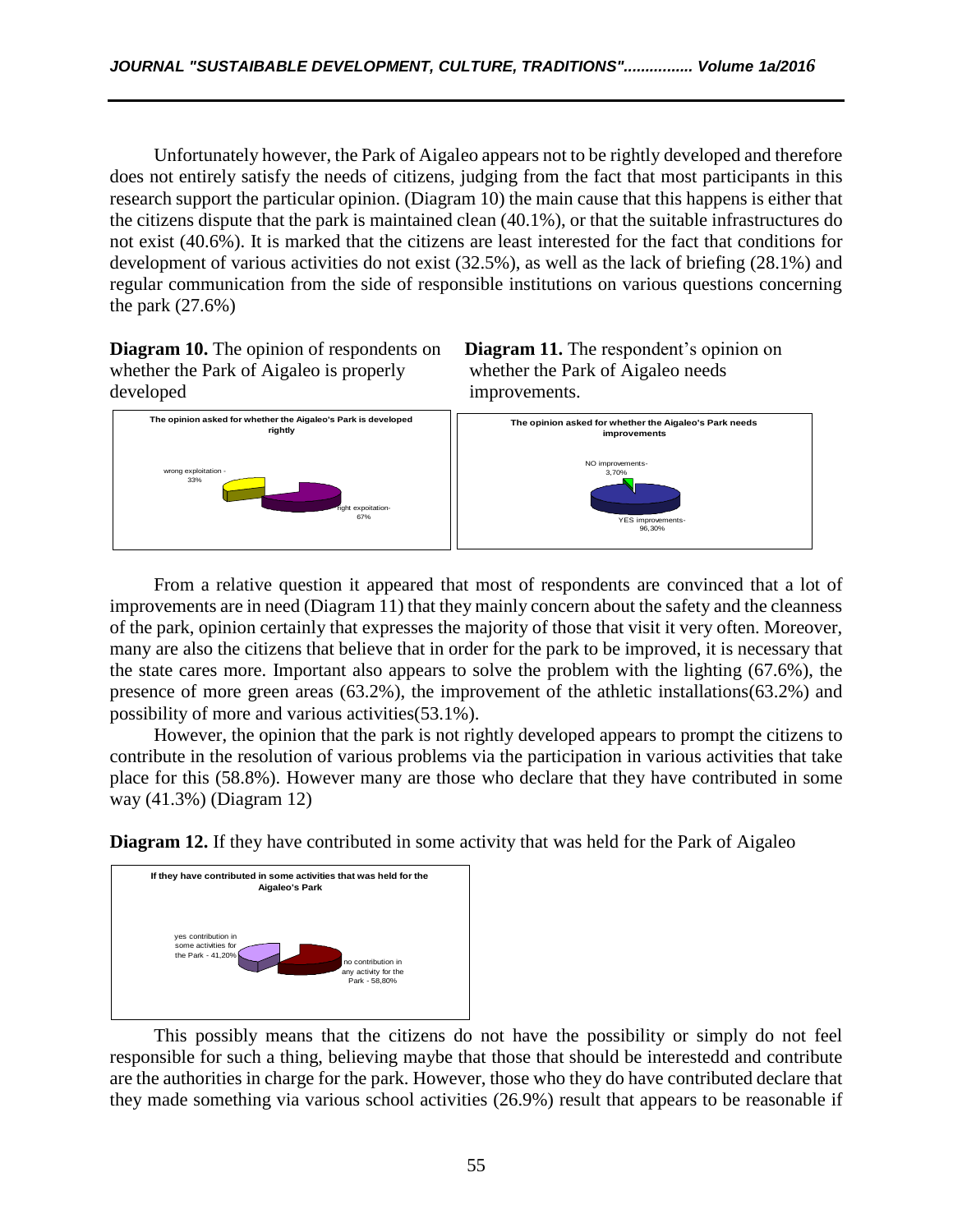someone thinks that many of those participating in this research are firstly students in a university or students. Less are those that contributed with athletic (21.3%), environmental, (16.3%), cultural (6.9%), political (2.5%) and mainly economic activities (0.6%). Based on the results of the search however, differences were observed in the opinions of citizens for the question of contribution in the park, depending on their familial and professional situation. Thus, the married and the civil servants appear that they contribute in bigger degree to the park. The first group via various cultural activities, while the second via environmental. (Diagram 13 and 14)



**Diagram 13.** Marital situation - decision for contribution in the activity of the park





On the other hand, the level of education constitutes also adecisive factor, since citizens with higher education (Universities) contribute much more often than those that have only finished the High school or the Lyceum, something that possibly is due to the fact that the first team has more knowledge and comprehend better the big importance of the park, for the sustainable development of the region. (Diagram 15)

**Diagram 15.** Decision of contribution in activity of park



Finally, as it was expected, the individuals that frequently visit the park contribute more in its protection in comparison with the rest, perhaps because the particular team is more sentimentally tied up with the particular area and understand its needs. (Diagram 16)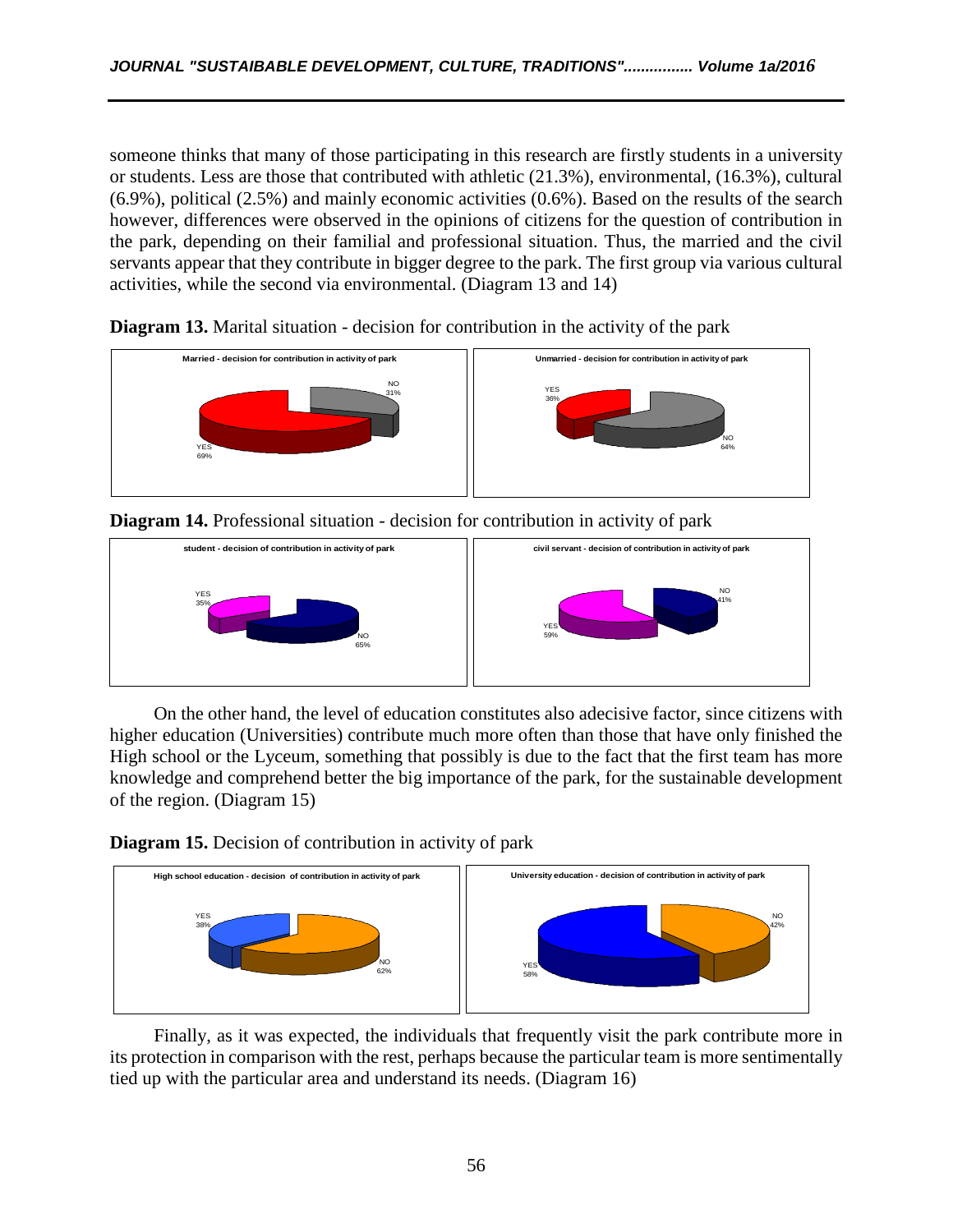

#### **Diagram 16.** Frequent visits - Contribution to the park through activities

#### **Conclusion**

From the research of elements that were mentioned in the beginning of this essay resulted that the Park of Aigaleo (Baroutadiko) considerably contributes in the multifaceted sustainable development of the Municipality Aigaleo. Environmentaly, culturaly, socialy, the activities that are realised with epicentre the Park contribute in the sustainable development of widest area. From the statistical analysis of the questionnaires the followings results were made: The citizens visit the Park often and particularly the Weekend and Friday. From Monday up to Thursday, the park simply constitutes a passage and a solution for a quicker route. The main aim of visits in the Park is the realisation of walk and of sports. Of course, it appeared that the Park is not rightly developed also consequently does not entirely satisfy the needs of the citizens. Since the main cause for such a thing is the fact that the citizens do not feel secure, that the park is not maintained clean and that suitable infrastructures do not exist. Due to the fact that the main reason for such a thing is that civilians need to feel safe, further lighting, improvement of athletic installations, creation of more possibilities for various activities is suggested.

The research showed that the citizens believe that in order for the park to be improved there is a need for greater careon the part of the state. However, the opinion that the park is not rightly developed appears not to prompt the citizens to contribute in the resolution of various problems via the attendance of various activities that are held for this purpose. Nevertheless, most of those that have contributed, declare that they did such an act via various school activities. The individuals that make frequent visits in the park, contribute in this more in contradiction to the rest.The opinion that prevails is that the "Park of Aigaleo" should be protected and not to be destroyed. However the required energies do not happen, because the state and the municipality are too little interested for the image of the park. Further programs for the sensitization of citizens in order for all to contribute in the protection of the park are considered necessary., without of course to downgrade the role of the municipality much, or the state's.

Closing we should once more underline the contribution of Baroutadiko to the sustainable development of the municipality. The offer is great in a social, cultural and environmental level. Especially with regard to the environmental dimension, its presence as its enhancement is considered essential, given its uniqueness as a natural lung within a fully urbanized area such as Aigaleo and generally the urban centre of Athens.

Finally, in a time like this that we live with the manners, customs, culture, education, cultural heritage, sport and health being under heavy pressure due to the financial and spiritual crisis, the Park of Aigaleo can and must stand as a shield for protection. Shield for the entire municipality of Aigaleo and the citizens of Western Athens in general. Through the events and cultural and